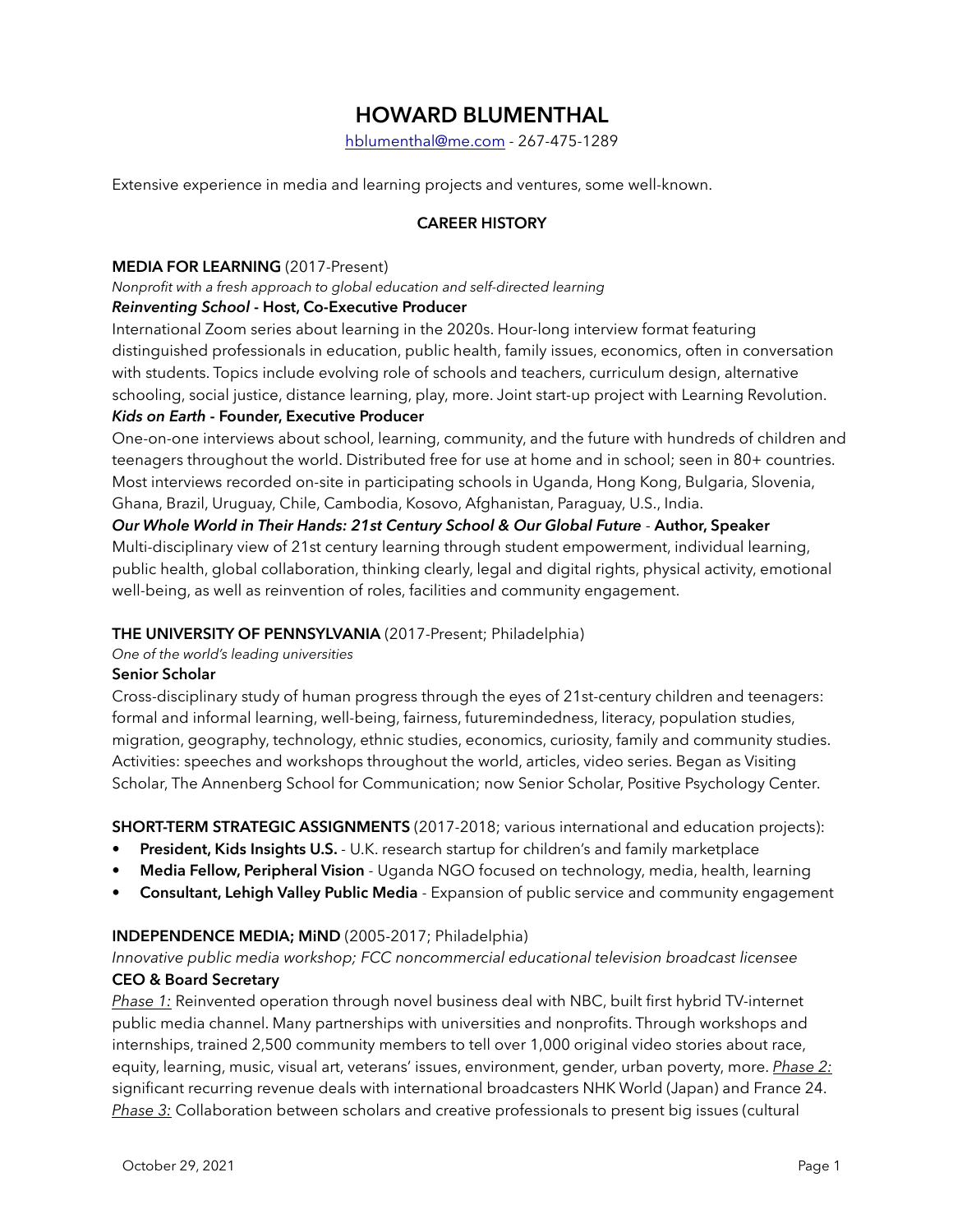tradition, extreme poverty, future of higher education in a digital age) through music, animation, comedy, puppetry, storytelling on the internet. *Phase 4:* Sold broadcast license for \$131 million, establishing a new charitable foundation.

## **NEW JERSEY NETWORK / NJPBA** (2009-2010) *[concurrent with Independence Media, NJN Foundation] One of the largest public broadcasters in the U.S.*

## **Executive Director & Board Secretary**

Working for the Governor, devised new operating plan to modernize \$28 million state authority. Plan based upon extensive market research and collaboration, responsible stewardship of nearly \$100 million in public assets. Significant news, public affairs presence. 100+ employees, 5 studios.

#### **NJN FOUNDATION** (2009-2010) *[concurrent with Independence Media and NJPBA] Independent nonprofit organization with revenue responsibilities for NJN*

# **President & Board Secretary**

Separate staff of 20+ employees responsible for \$7 million in NJN revenues from individual donors, membership, underwriting, sponsorship, and annual gala. Led Board effort for transfer of broadcast license to an independent 501(c)(3).

## **NEW CENTURY TELEVISION** (2002-2004; Philadelphia)

## *Development, marketing and distribution of broadband video-on-demand channels for niche audiences* **CEO & Co-Founder**

Early-stage company focused on new concept: internet as video distribution system. Pioneering approach to internet subscription services. Client-based channels for country of Denmark (tourism), La Salle University (continuing education), Rutgers University (undergraduate admissions), Balanced Audio Technology (consumer products), Swedenborg Foundation (religious history).

## **BERTELSMANN e-COMMERCE GROUP** (2001; NYC)

*Evolving approaches to consumer music distribution: Napster, CDNOW, BMG Direct, myplay*

## **Senior Vice President, Marketing & Brand Development, Interactive Media**

Devised cross-platform approaches to promote music discovery as key differentiator for (then-new) webbased global music retailing. Worked across newly-merged companies to align emerging strategies; integrate operations; manage cultural issues; build international relationships.

#### **CDNOW** (1999-2001; Philadelphia, NYC, San Francisco, Nashville, London)

*World's largest music web site; \$140 million public company*

## **Senior Vice President, Media & Marketing**

Steered corporate strategy, led executive team to first operating plan, reworked revenue models; rebuilt online ad sales (\$8M); reworked public relations, design and online user experience. Built relationships within the music industry. Early leader in internet radio, use of customer data to recommend products. Directly supervised staff of 150; senior leadership for ~400. Acquired by Bertelsmann (above).

## **GLOW IN THE DARK PRODUCTIONS** (1997-1999; NYC)

*Program producer for domestic cable television networks*

#### **President & Co-Founder**

Identified market opportunity, built organization, managed program supplier for HBO Family (1 series), History Channel (7 high-rated specials with 100+ celebrities; extensive classroom distribution), Food Network (2 original series), Cinemax (pilot), Noggin, TV Land, Nickelodeon, syndication.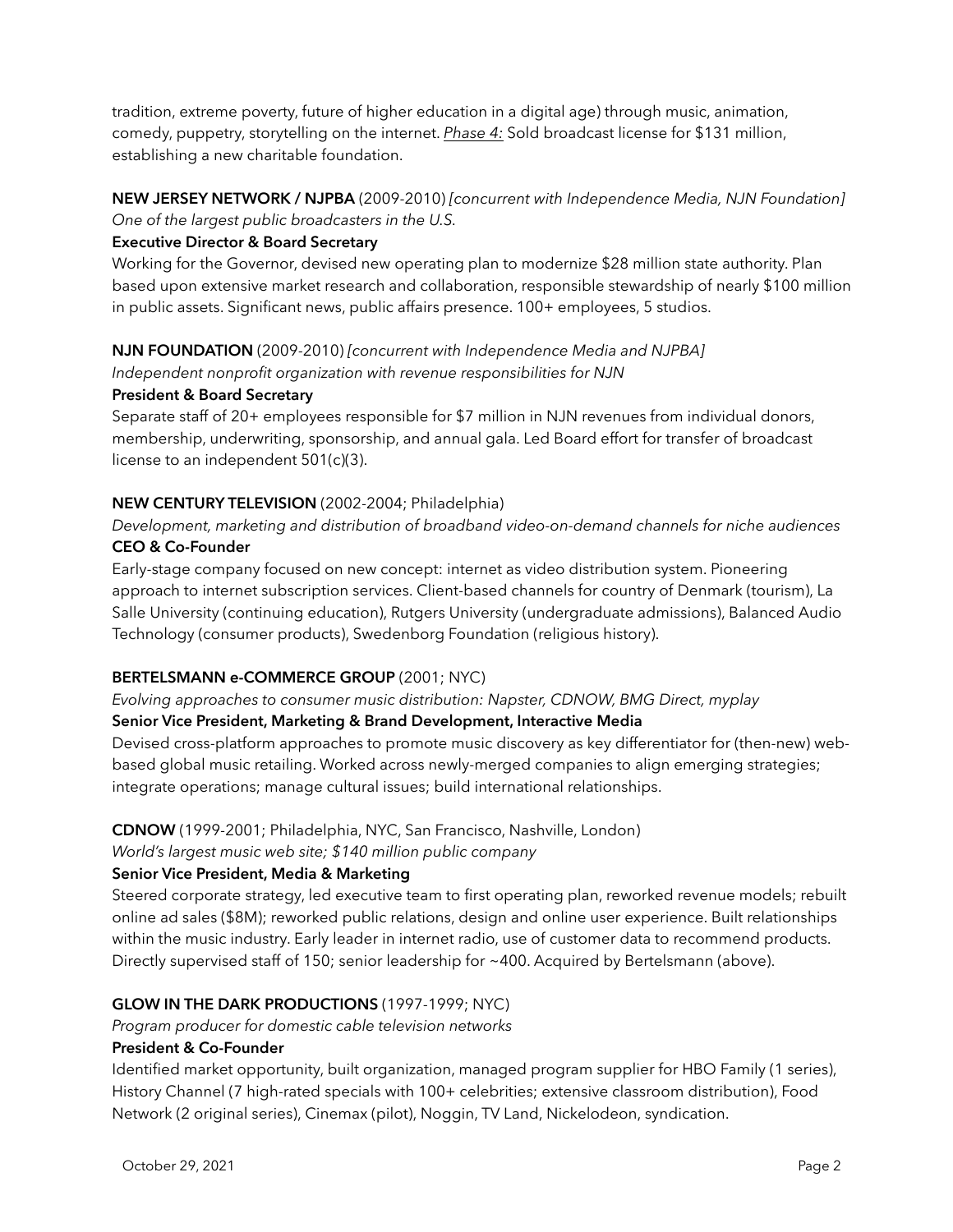## **LOGICAL EXTENSION, LTD.** (1996-1998; 1985-1989; various client locations)

*Media-related product development, strategic and consumer marketing, management consulting* **President**

Clients & partners: Cartoon Network, WGBH, Merriam-Webster, HarperCollins, MTV, Scholastic, Digitas, Hearst, TCI, WILEY, Toshiba, RCA, LEGO, Parker Brothers, Smith-Kline, Atari, GE, American Express, more.

#### **KIDSOFT / Hearst** (1995-1996; San Francisco and Los Gatos, CA)

#### **Senior Vice President**

#### *Innovative Silicon Valley children's software brand*

Published magazine (150,000 subscribers; national advertisers: Nestle, Apple, etc.), mail order print and CD-ROM catalog; one of AOL's first retail stores. Led market research, editorial, design, media relations, product development, budgeting, investor roadshow. Approximately 50 employees. Acquired by Hearst.

## *PBS / Where in the World Is Carmen Sandiego?* (1990-1994; NYC)

#### **Senior Producer, Show Runner, Co-creator**

*Popular, award-winning children's TV series based upon educational computer game* Series combined comedy, music, fantasy, and gameplay to teach children about the world. Peabody Award, Emmy Awards (19 nominations), additional awards for excellence in children's programming. Built entire operation; supervised all creative aspects, including casting, writing, research, talent, animation, design, staging, and music for 200+ episodes (4 seasons). Staff of 150.

#### **VCA PROGRAMS**, Unit of Video Corp. of America (1982-1985; NYC)

#### **Director, New Media; General Manager**

#### *New home video ventures group within public company*

Built video and software development group for public company; managed program development, licensing, production, promotion for an emerging multi-screen (TV, video, computer, videogame) market. Joint ventures, strategic alliances with EMI, JVC, Minolta. Award-winning output included *The Boys of Summer* (based upon best selling book about Jackie Robinson and the Brooklyn Dodgers).

#### **QM PRODUCTIONS EAST**, Unit of Taft Broadcasting (1979-1981; NYC)

#### **Director, Production & Business Affairs; Executive in Charge of Production**

*Television production company specializing in theater and international co-productions* Showtime's first original movie; Broadway musicals; variety shows in Canada, Scandinavia, London with headliners Victor Borge, ABBA, etc. Responsible for production, and international relationships.

#### **QUBE / WARNER COMMUNICATIONS** (1976-1979; NYC, Columbus, OH)

#### **Manager, Programming & Production; Executive Producer; R&D Team**

#### *The first interactive cable service; birthplace of MTV, Nickelodeon*

Managed 6 hours of original daily live production in 4 studios with a staff of 250. Developed, produced, supervised many children's, educational, public service, experiments with interactive media and games. Wrote MTV's first business plan; produced MTV's first pilot. Head of production for Nickelodeon launch.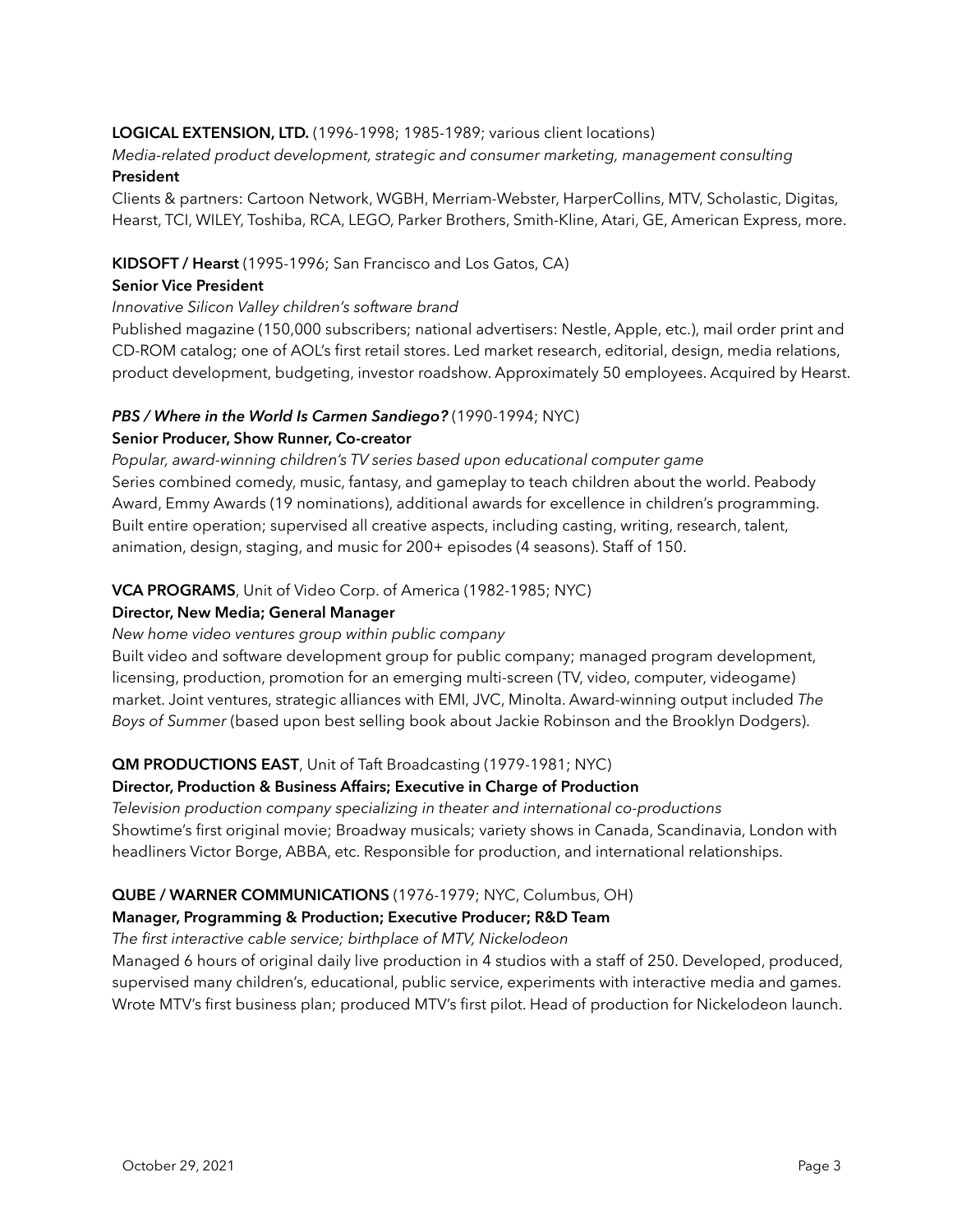## **COMMITTEES, BOARDS, MEMBERSHIPS, ASSOCIATIONS**

- "Thinker-in-Residence;" Operational Working Group, #Learning Planet (for 2022 Festival), Paris, France
- Steering Committee, The JENA Declaration, a project of the UNESCO Chair on Global Understanding for Sustainability, Friedrich Schiller University, Jena, Germany (2020-present)
- Core Advisory Group, Civic Imagination Project, Annenberg School for Communication and Journalism, University of Southern California (2020 - present)
- The RSA (Royal Society for encouragement of Arts, Manufactures & Commerce) Fellow (2017-2020)
- Public Television Beta Station Group Vice-Chair (2010-2015)
- Boards: Independence Media, NJPBA, NJN Foundation, Organization of State Broadcasting Executives, Tzedek v'Shalom, several start-ups
- Numerous advisory roles within public education and public media

## **AWARDS, NOMINATIONS**

- Daytime Emmy Awards (3 awards, 4 nominations): *Where in the World is Carmen Sandiego?*
- Prix Jeunesse Finalist (2 awards): *Where in the World is Carmen Sandiego?, Watermelon Magic*
- Peabody Award, 1993: *Where in the World is Carmen Sandiego?*
- Television Critics Association (3 nominations): *Where in the World is Carmen Sandiego?*
- Mid-Atlantic Emmy Award: *On the Other Side of the Fence*
- New York International Film Festivals (Gold Award for Documentary), *On the Other Side of the Fence*
- United Nations UNDPI Award for Public Service, *On the Other Side of the Fence*
- ViRA Award (Best Sports Documentary): *The Boys of Summer*
- CableACE Award (Best Drama Special): *The Passion of Dracula*
- Benjamin Franklin Small Press Award: *When Words Hurt*
- *(Plus several Telly Awards, CINE Golden Eagle, other awards)*

#### **BOOKS**

• *Sweet Victory***.** Work-in-progress.

Co-written with Wendy Pogozelski, SUNY Distinguished Teaching Professor of Chemistry. An easy-to-understand guide to Type 2 Diabetes for self-motivated patients to overcome the disease. Combines biochemistry, nutrition, lifestyle, psychology, public health, motivation.

- *The Whole World in Their Hands***.** Work-in-progress. Inspired by Kids on Earth fieldwork, an analytical view of the world facing 21st-century children and teenagers and the adults who care for them. An integrated approach across multiple disciples moves from identity, family and community to school, media and learning to global citizenship and clear thinking.
- *Making MiND Programs.* First, Second Editions: MiND Books, Philadelphia, 2008, 2011. Written with Chelsea O'Rourke, illustrated by Kristy Graybill. How to tell short-form stories with now-widely-available consumer video equipment.
- *The Creative Professional.* Second Edition (eBook): MoxyBooks, Philadelphia, 2012. First Edition: Emmis Books, Cincinnati, OH, 2006.

A business book for the 1 in 25 Americans who work in creative professions. Analysis of global creative marketplace and skills; cognitive review of creative people and the ways they work, overcoming obstacles, inspiration and callings, managing a creative career over a lifetime.

• *Branded for Life.* Emmis Books, Cincinnati, OH, 2006.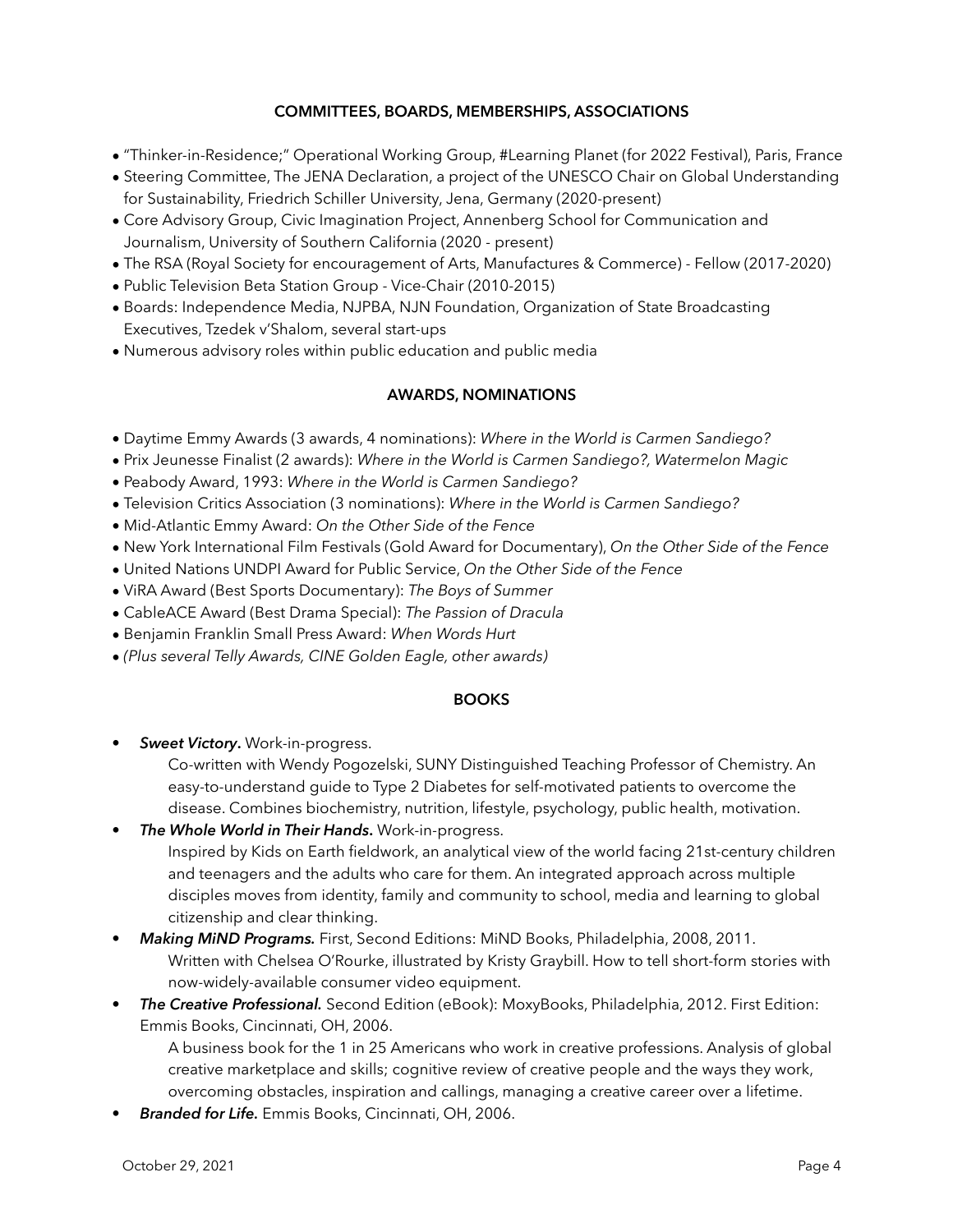A book about the impact of marketing upon beliefs and knowledge including extensive inquiries about the role of government, media, and school on decisions related to personal health, food and nutrition, transportation, leadership, religion, prejudice, and myths of U.S. history.

- *This Business of Television.* Third Edition: Billboard Books / Random House, New York, 2006. Second Edition and First Edition, Billboard Books / Watson-Guptill, New York 1998 and 1991. Written with Vermont Law School Professor Oliver Goodenough. Leading guide to domestic and international television industry, including explanations of program development, audience measurement, program production and distribution, impact of new technologies. *Goodreads*: "Broad in scope and rich in detail, *This Business of Television* has been the essential sourcebook for producers, writers, broadcasters, network executives, and other television professionals since the first edition was published in 1991."
- *Great American History Quiz Book (5 titles)*. History Channel / Warner Publishing, New York, 2001: *Modern Marvels*, *Americana*, *America at War*, *Heroes & Villains*, *Presidents*. Written with Charles Nordlander and Dana Calderwood. Provocative, often entertaining,

questions and stories written to encourage public interest in U.S. History. Companion to 7 highlyrated specials produced for History Channel by the authors.

- *Billboard Music Listener's Guides (4 titles).* Billboard Books / Watson-Guptill, New York, 1998-1999:. Biographical approach to most influential composers and musicians / musical groups in four genres: World Music, Classical Music, Jazz, Blues. Each book included 100 artists and approximately 500 detailed album/CD recommendations. Also published in China.
- *You Can Do It! (2 titles).* Little, Brown & Co., New York, 1991. Book series introduced high school students to the wide range of jobs and careers in highvisibility industries (*Careers in Television, Careers in Baseball)*. Direct storytelling from successful people in each field: a major league baseball umpire, a White House videographer, an MTV set designer, two dozen more. *Kirkus*: "Good, current career information for the serious teen."
- *The Complete Time Traveler: A Tourist's Guide to the Fourth Dimension.* Ten Speed Press, Berkeley, CA, 1989.

Written with Dorothy Curley, Brad Williams. Fanciful intersection of science, science fiction, and history. A guidebook for those who wish to travel through time: best places to take the kids, recommended time machines, what to wear, etc. Also published in China, Germany.

- *The Electronic Home Advisor.* Andrews & McMeel / Universal Media, Kansas City, MO, 1988. Based upon Hi-Tech Home newspaper column (see below), supported by 40-city tour in association with by Eveready/Energizer, Toshiba, Philips/Magnavox and other sponsors.
- *Television: Producing & Directing.* Harper & Row / HarperCollins, New York, 1987. In response to fast-growing field, a guide to the art and craft of making television programs.
- *Everyone's Guide to Personal Computers.* Ballantine / Random House, New York, 1983. Prior to the deluge, one of the first books about the coming boom in personal computers. Promoted in association with Atari.
- *The Media Room.* Viking Books / Penguin, New York, NY, 1983. Ahead of the trend, rethinking your home as an entertainment and information center. National tour funded by General Electric.
- *The Complete Guide to Electronic Games.* New American Library, New York, 1981; all-new UK version, Sphere Books, London, 1982.

Comprehensive reviews on all available digital, electronic, videogames. Multi-year national tour with Parker Brothers.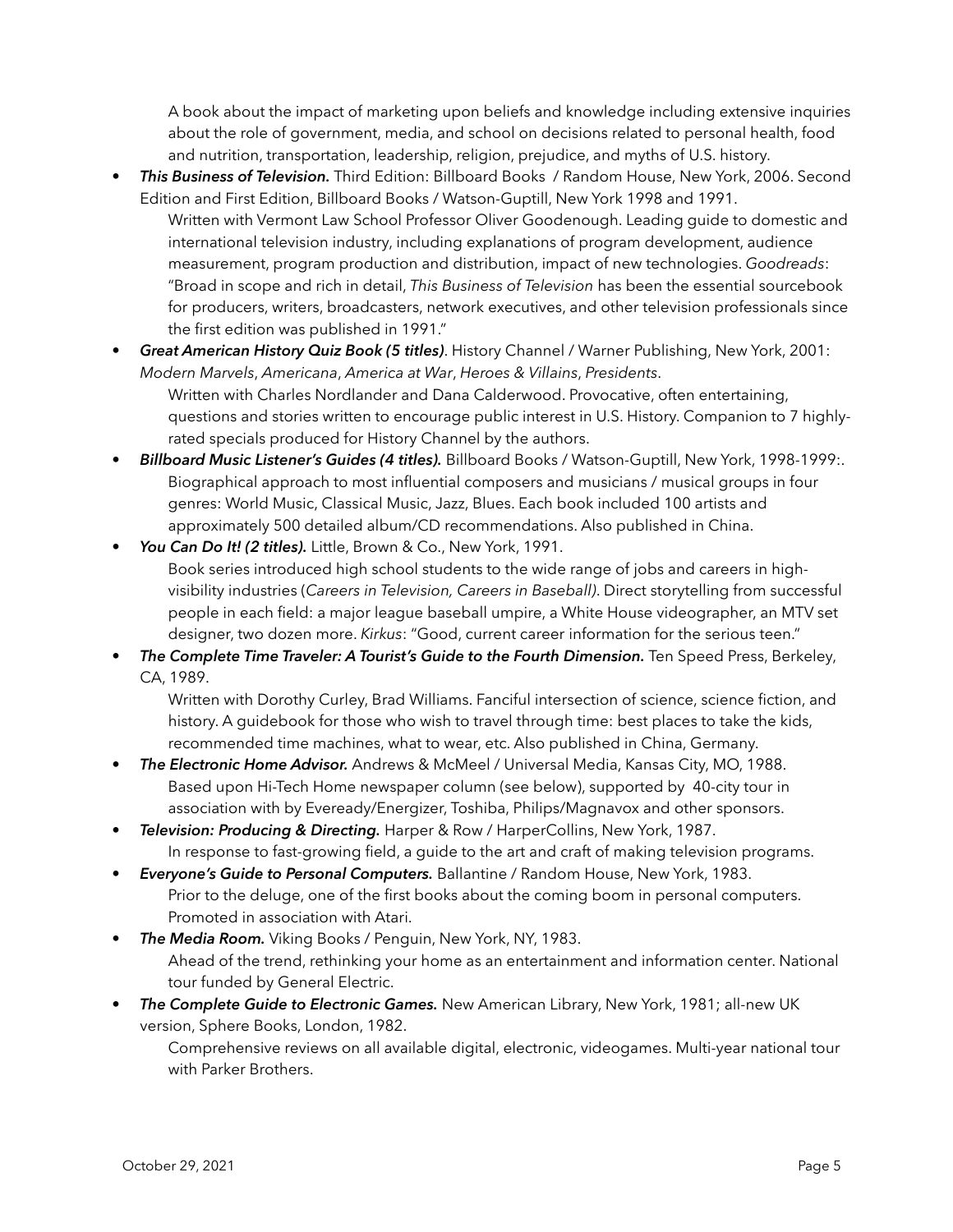## **ARTICLES, COLUMNS, PUBLISHED WORKS**

- "Social Studies…and the End of the World As We Know It" article for [Getting Smart](https://www.gettingsmart.com/2021/10/07/social-studiesand-the-end-of-the-world-as-we-know-it/), 2021
- "A Bit about School & Augury" themed essay to launch Creative Commitments, a multi-media, multi-lingual digital publication from Lehigh University's Center for Global Citizenship Education through the Arts and Technology, 2021.
- "The Best Place in the World: Modeling the Neighborhood" chapter for UNESCO book, *From Smart Cities to MIL Cities: Metrics for Urban Centers of the Future*, edited by Felipe Chibas Ortiz and Mitsuru Yanaza, University of Sāo Paulo, Brazil, 2020.
- "Global understanding An Education Paradigm to Harness Globalization and Cultivate Sustainability" *Perspectives from UNESCO Chairs on the Futures of Education,* chapter co-authored with Dr. Benno Werlen, Friedrich Schiller University of Jena, Germany, 2020.
- "How the Next Generation of Global Kids Will Learn from One Another" *Knowledge@Wharton*, Philadelphia, PA, March 16, 2018. *[https://knowledge.wharton.upenn.edu/article/how-the-next](https://knowledge.wharton.upenn.edu/article/how-the-next-generation-of-global-kids-will-learn-from-one-another/)[generation-of-global-kids-will-learn-from-one-another/](https://knowledge.wharton.upenn.edu/article/how-the-next-generation-of-global-kids-will-learn-from-one-another/)*
- "Kids on Earth: A Unique Learning Tool for the 21st Century" *Childhood Education Innovations*, May/June 2019, Washington, DC.
- "Kids on Earth: Travelling the world to understand the 21st century" *Parenting for a Digital Future*, London School of Economics, June, 2019. *[\(https://blogs.lse.ac.uk/parenting4digitalfuture/](https://blogs.lse.ac.uk/parenting4digitalfuture/2019/06/05/kids-on-earth-traveling-the-world-to-understand-the-21st-century/) [2019/06/05/kids-on-earth-traveling-the-world-to-understand-the-21st-century/](https://blogs.lse.ac.uk/parenting4digitalfuture/2019/06/05/kids-on-earth-traveling-the-world-to-understand-the-21st-century/))*
- "Kids on Earth: The Next Normal" *Children's Media Yearbook*, 2018, Sheffield, England.
- "Snapscreen: Towards the Future of TV" ACM International Conference on Interactive Experiences for Television and Online Video, with founder Thomas Willomitzer. Chicago, Illinois, 2016.
- *NJN's 2020 Vision: Moving into the Next Decade, and NJN / Public Television: Strategic Analysis* Spring, 2010, Trenton, New Jersey. Widely-distributed 300-page report on public television in the U.S. and its local future. Prepared for the NJ Governor's office, and legislators.
- *Hi-Tech Home.* The New York Times Syndicate 1983-1990; United Feature Syndicate 1990-1997: Weekly column published by 100 client newspapers including *Chicago Sun-Times*, *Cleveland Plain-Dealer*, *Cincinnati Enquirer*, *St. Louis Post-Dispatch*, *San Jose Mercury, San Juan El Nuevo Día*, Gannett papers. Over 750 weekly articles covered the shift to digital culture.
- *Digital Insider* (http://diginsider.com) Web blog established 2011. Over 400 feature-length articles (to date) about clear thinking, creativity, travel, music, public policy, books, trends, technology.
- *Club KidSoft* Newsstand and subscription magazine about computers for kids (essentially, a junior version of *WIRED*). Early cross-media effort combining editorial content and direct to consumer marketing; involved CD-ROMs, early online retailing, print catalog. SF Bay Area, 1995-1996.
- *Living with Video.* RCA Consumer Electronics, Indiana, 1982. Published by U.S.'s largest TV manufacturer; 1 million+ copies. Introduction to home entertainment's future for general consumers.
- More than 100 feature articles on topics on media, creativity, music, technology, social change and popular culture for national magazines including *American Film*, *TV Guide*, *Visio*, *Stereophile*, *Video*, *Video Review*, *Family Circle*, *Rock*, *Circus*, *Crawdaddy*, *High Times,* more*.*

## **SPEECHES, PANELS, LECTURES, COURSES, MEDIA APPEARANCES**

• Representative single-guest hour-long podcasts, 2020-2021: *The Future of Education Daily Show with Steve Hargadon*; *[Cookies for Breakfast with Danny LaBrecque](https://www.youtube.com/watch?v=nKTSJ5OZdvg&pp=sAQA),* first guest to launch series; *[Televisionation: Children's Media for 21st-Century Learning](https://thetvoftomorrowshow.com/video/televisionation-%E2%80%9Cwhere-world-carmen-sandiego%E2%80%9D-creator-howard-blumenthal)* with [Tracy Swedlow;](https://thetvoftomorrowshow.com/video/televisionation-%E2%80%9Cwhere-world-carmen-sandiego%E2%80%9D-creator-howard-blumenthal) *[Trending in](https://trendingineducation.com/2020/11/reinventing-school/)*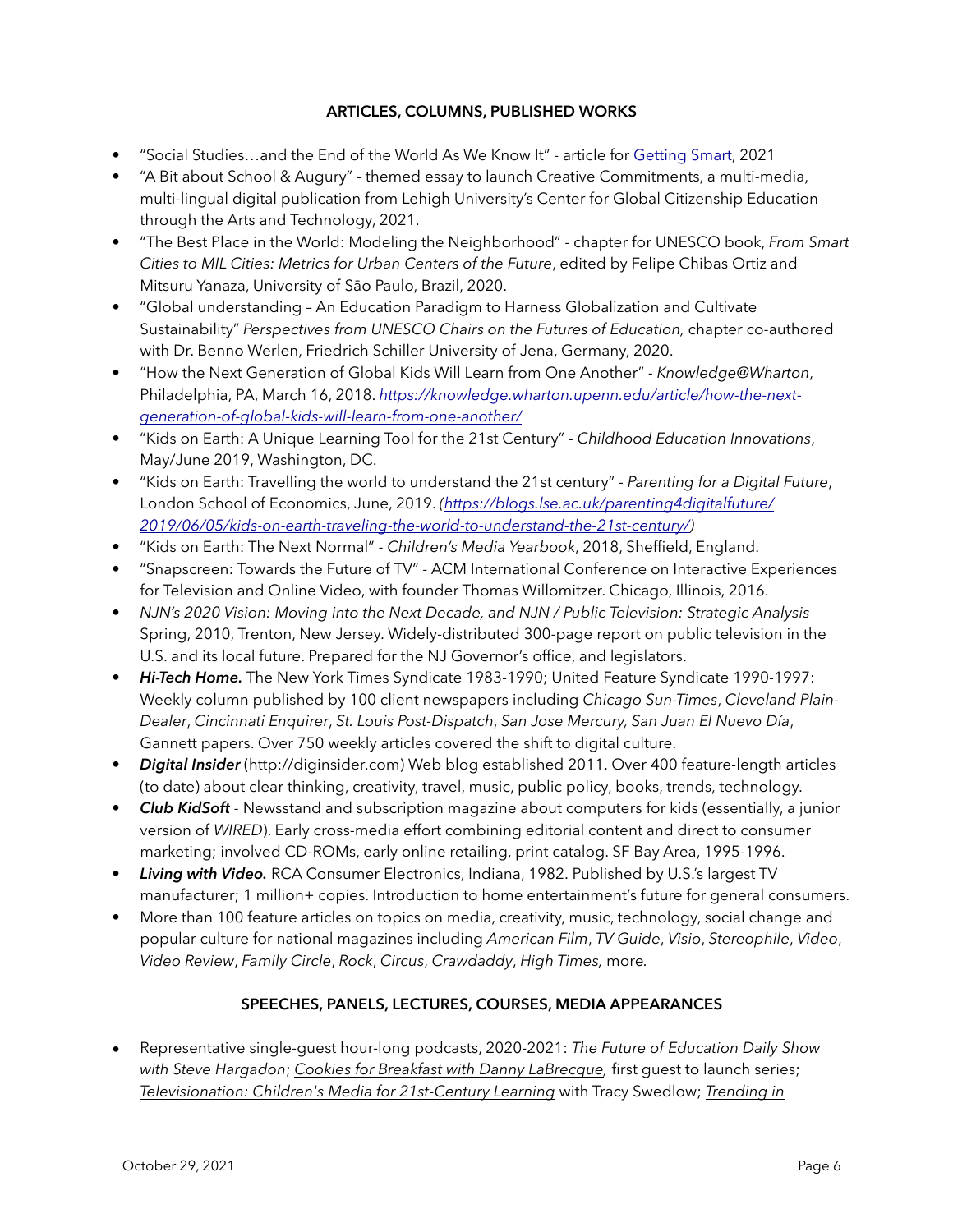*Education [with Michael Palmer](https://trendingineducation.com/2020/11/reinventing-school/)*; *[Reinventing School and Learning from Kids on Earth - Impact](https://podcasts.apple.com/us/podcast/impact-learning/id1454411367?i=1000486566259)  [Learning with Maria Xenidou.](https://podcasts.apple.com/us/podcast/impact-learning/id1454411367?i=1000486566259)*

- *Global Education Forum 3rd Act,* Universidad Camilo José Cela, Madrid Spain*.* October, 2021.
- *Our Whole World in Their Hands: Kids on Earth in the 21st Century* [EdPalooza education conference](https://vimeo.com/488329080)  [speech](https://vimeo.com/488329080), Foundation for Excellence in Education, December 2020.
- *Global Citizenship & Storytelling* Master Class for Lehigh University, October-November 2020.
- *UNESCO Information-Driven Social Dialogue; Cultural Spaces for Educators and Students* MIL Cities for Everybody, UNITWIN Cooperative Program, Paris (Virtual) October 2020. Panel.
- *Kids on Earth in the 21st Century* [Speech](https://vimeo.com/488229804) for Humanities and Social Sciences for Sustainability conference, UNESCO affiliate, Germany (Virtual), October 2020.
- October 2020.
- Interview about children, media and learning - *[Purple Roads](https://youtu.be/vAe1gmuz8MA)*, October 2020.
- *Ed 3.0 & The Internet of Education* with Michael Horn Virtual conference, September 2020.
- "Discovering Personal Identity as the Core of Global Education" *Global Education Conference*, online, 2019. *<https://vimeo.com/376833830>*
- UNESCO Global Media and Information Literacy Week Gothenburg, Sweden, September 2019.
- "Global Education and World Peace" Pax et Bellum Dept of Peace & Conflict Resolution, Uppsala Universitet, Uppsala, Sweden, September 2019.
- *Salto Para o Futuro (Jump to the Future)* TV Escola educational broadcaster, Rio de Janeiro, Brazil, July 2019. <https://vimeo.com/363945458>
- Global Learning and Media Responsibility Roquette Pinto / TV Escola educational broadcaster, Rio de Janeiro, Brazil, July 2019.
- *Global Learning and Global Citizenship* Eliezer Max school, Rio de Janeiro, Brazil, July 2019.
- ComKIDS / Prix Jeunesse Latin America Sāo Paulo, Brazil, July 2019.
- English Language College, Universidad Nacional de Asunción, Paraguay, July 2019.
- Positive Education Summit with Eisenhower Fellows, Univ. of Pennsylvania Philadelphia, June, 2019.
- Global Film Theory lecture, University of Pennsylvania, April, 2019 Philadelphia, April, 2019.
- "From Carmen Sandiego to Kids on Earth," Universidad ORT Uruguay, Montevideo March 2019. *<https://vimeo.com/363946052>*
- ECA Lecture Escola de Comuniações e Artes (School of Communications and Arts), Sāo Paulo, Brazil, March 2019. *<https://vimeo.com/363945540>*
- "21st Century Kids on Earth" SUNY Geneseo alumni lecture, Geneseo, NY, March 2019. *[https://](https://vimeo.com/322447180) [vimeo.com/322447180](https://vimeo.com/322447180)*
- Featured Speaker Children's Media Assoc., NYC, February 2019. *<https://vimeo.com/318929980>*
- "Kids on Earth: The Next Normal" Children's Media Conference, Sheffield, England, July 2018.
- Global Citizenship Workshop Univ. of Maryland School of Public Health, College Park, April 2018.
- Keynote: Global EdCon2018 District of Columbia Public Schools, Washington, DC, October 2018.
- "From *Where in the World Is Carmen Sandiego?* to *Kids on Earth*" *Global Education Conference*, online, 2017.*<https://vimeo.com/243560773>*
- *Revolutionary Learning Conference* NYC, Summer 2016.
- *Beyond the Blackboard, TEDx, SUNY Geneseo* Geneseo, NY, 2016.
- *Keynote: Philly New Tech Meetup* Speech about the convergence of imagination and instant information available through new technologies. Philadelphia, 2016
- *Serious Play Conference* Use of games to open discussions about serious public issues. USC, Los Angeles, California, 2016
- *RIAA Grammy Lecture Music as part of the television production process. Philadelphia, 2016*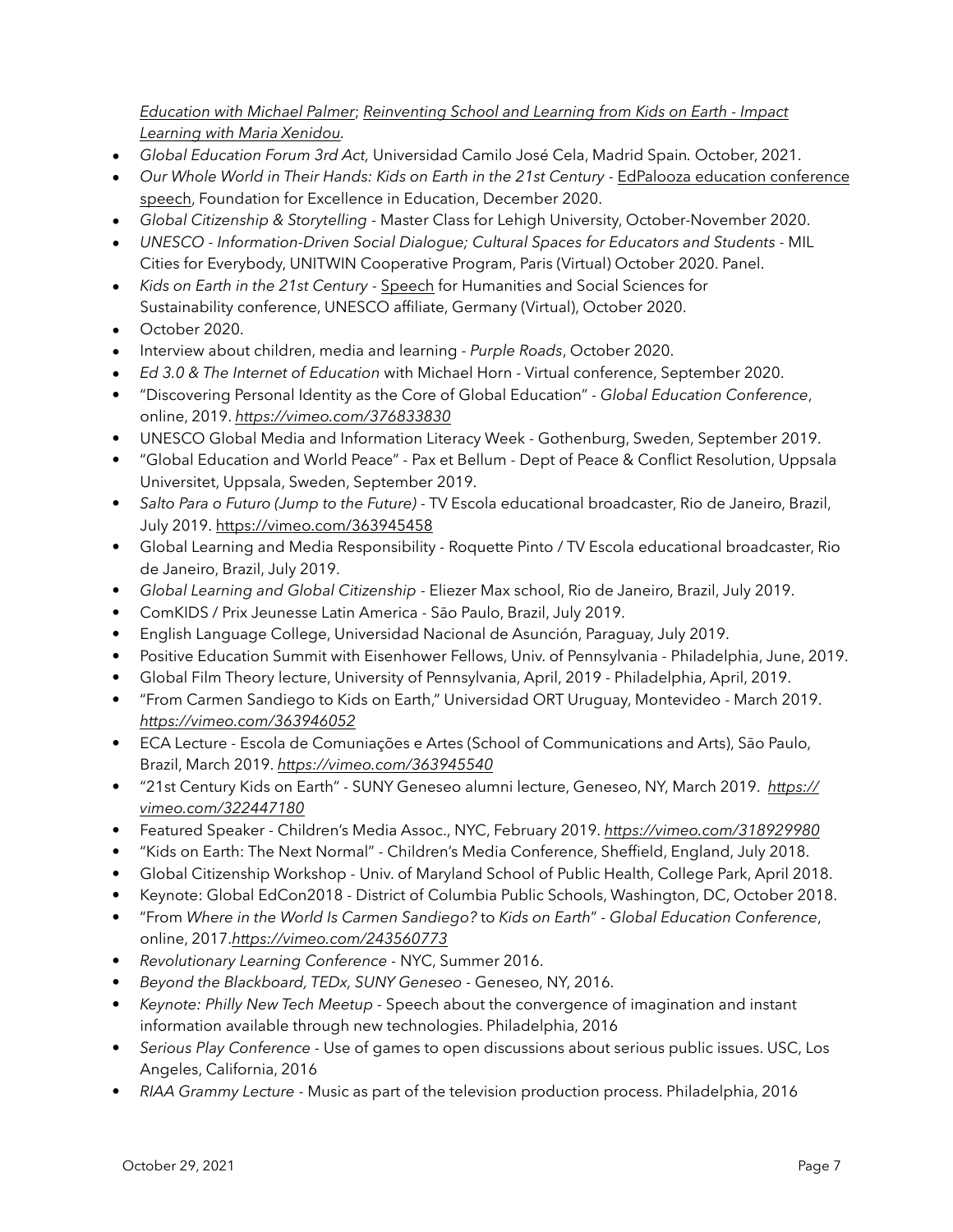- *MIT Media Lab Civic Media Workshop* Joint project with Center's leader Ethan Zuckerman to consider global potential for internet video storytelling and meta-commentary to enhance contextual understanding. Cambridge, Massachusetts, 2012.
- *Keynote: GPSEG Innovation and Education* Greater Philadelphia Senior Executive Group. Innovation and project-based education challenges traditional K-12 curriculum and structure, enables divergent thinking and active learning. Philadelphia, PA, 2012
- *MiND, Community and Leadership* Leadership Philadelphia, new graduates, 2008. Encouraging new leaders to participate at a grassroots level in their communities, and to share the stories of their success. Philadelphia, 2008.
- *GPSEG New Jersey, Media and Learning* Inspirational speech about the use of media as a primary source of learning, understanding, and public good. New Jersey, 2008.
- *Community Standards Symposium*. Annenberg School of Communication, University of Pennsylvania. As part of MiND's development, an inquiry into legal and societal rules for television broadcasting. Many decisions are left to local communities so this discussion focused on what should and should not be seen on TV. Philadelphia, 2007.
- *This Business of Television -* Annenberg School of Communication (undergraduate course), University of Pennsylvania. Introduction to practical business of project development and moving creative ideas into the marketplace. Philadelphia, 2007.
- *Digital Hollywood: Media and Democracy* Exploration of the role of media in developing institutional beliefs that define citizenship, choice of leaders, and the national agenda. NYC, 2004.
- *MIT Children's Culture and New Media* MIT Communications Forum. How and what children learn by watching television, playing with digital toys. How learning experiences should be constructed in a technologically advanced future. With my son, Steve Blumenthal, then fourteen years old. Cambridge, Massachusetts, 2004.
- *Digital Hollywood: Entertainment and e-Commerce Exploring connections between music* discovery, consumer purchase patterns, and advertiser support. Los Angeles, California, 2000.
- *Consumer Advertising and e-Commerce* Digital e-commerce industry conference exploring the potential connections and conflicts between revenue sources in new internet economy. NYC, 2000.
- *Changes in the Music Industry.* Wharton School at University of Pennsylvania. Focus on shifting patterns of music discovery and purchase patterns. Philadelphia, 2000.
- *Television Producing & Directing.* Undergraduate and continuing education courses on program development, production, marketing, distribution. Guests from emerging cable networks including Nickelodeon, MTV, CNN, more. New School for Social Research, NYC, 1985-1990.
- *Television Programming.* Popular course featuring programs made in NYC; guests featured Hugh Downs (ABC News), MTV leadership, *The Cosby Show* creative team, NBC's TODAY Show, etc. New School for Social Research, NYC, 1987-1989.
- Additional lectures at Temple University (creativity, careers in media); Drexel LeBow College of Business (shifting consumer behaviors and new business models); Drexel University (ethics); New York University (media as primary learning tool).
- Over 500 guest appearances on TV and radio news and talk shows, and newspaper interviews: mostly 1980s and 1990s, focus: technology in daily life. National appearances on *CNN*, *Early Today*, *Hour Magazine*, *Fresh Air*, *Computer Chronicles, Good Morning America*. Local appearances on WCBS, KCBS, WGN, WOR, KDKA, hundreds more.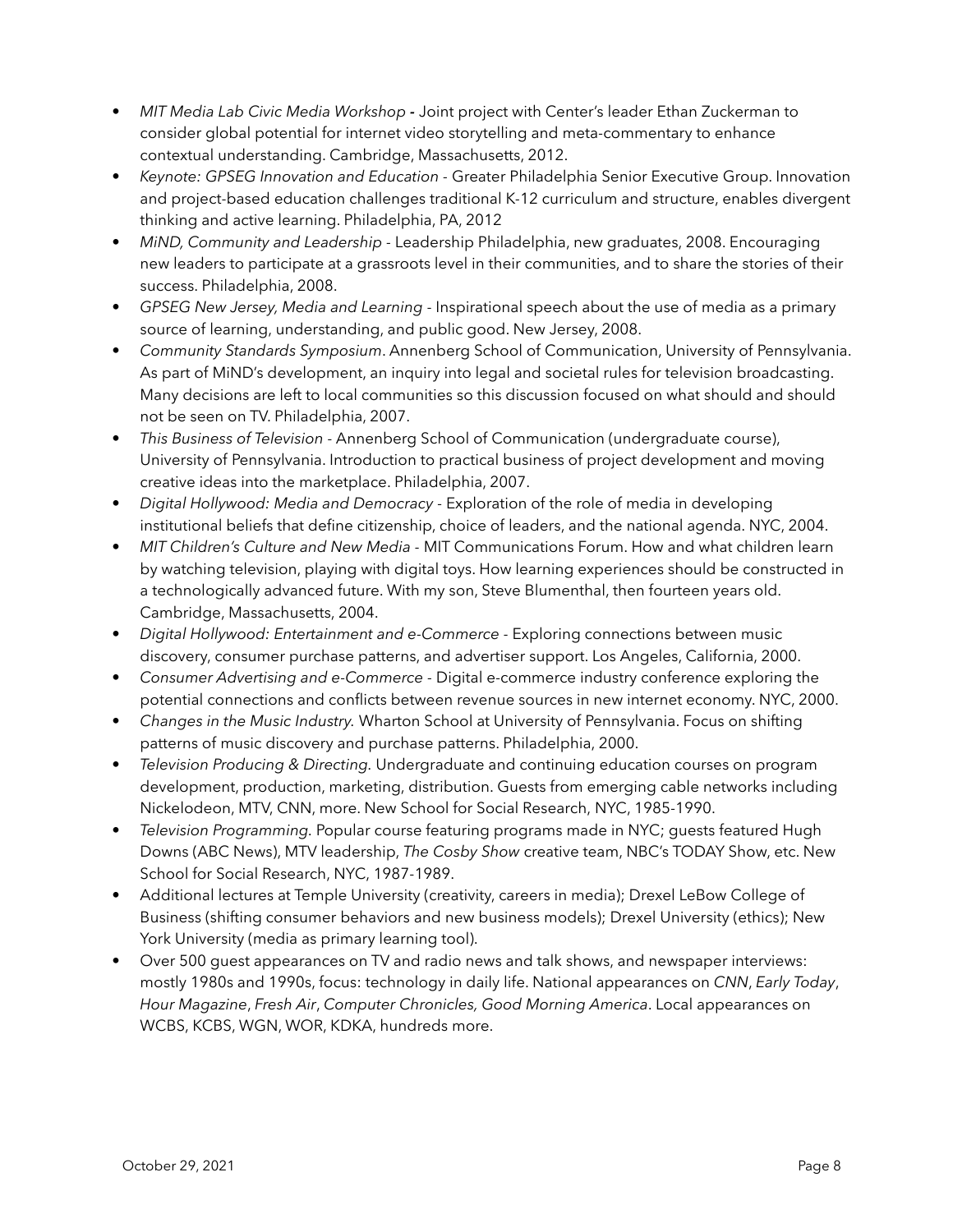## **SELECTED PROJECTS**

- *The National Game Show Archives at The Strong National Museum of Play* Co-founded with longtime game executive and producer Bob Boden, a definitive history of a century-old form of entertainment. The project began by archiving materials from producers, performers, and others behind-the-scenes, now includes long-form video interviews with TV Academy Foundation. Significant press coverage at launch: *NY Times*, *Variety*, AP, *Times of London*, NPR, etc. Begun in 2021.
- *MiNDWORKS* Seven pilot programs exploring the potential of public media on the internet. We created a dozen original characters (8 puppets, 4 humans) based upon MBTI characteristics, then explored challenging topics through comedy sketches, musical numbers, short documentaries, podcasts, and other media. An academic/creative collaboration exploring many points of view, topics included 21st-century friendship, higher education in a digital age, eradication of extreme poverty (related to UN MDGs), more. Independence Media, 2012-2017.
- *On the Other Side of the Fence* Television documentary about friendship between students at the HMS School for Cerebral Palsy and The Germantown Friends School, and the musical they performed together. Winner, New York International Film Festivals Gold Award for Documentary, Emmy Award, and special United Nations Award for Public Service. Independence Media, 2015.
- *The 'A' Game* Interactive game for middle schoolers intended to subsequently reduce high school drop-out rates. Included cartoons, original character, economic impact explained in terms that teenagers understood, role model videos, unique game format and scoring system to encourage classroom discussion. Partner organizations included United Way, City Year, Big Brothers Big Sisters, Philadelphia Education Fund, Mayor's Office of Education, Rising Sons, Phila. Youth Network, Wyncote Foundation, School District of Philadelphia, more. Independence Media, PBS Learning Media, 2013.
- *Newark Peace Education Summit* A series of 30+ interviews with leaders and influencers devoted to nonviolence and world peace. Included former convicts now running community projects, former child soldier Ishmael Beah, anti-nukes activist Jonathan Granoff, authors Deepak Chopra and Marianne Williamson, activist Martin Luther King III, religious leaders, politicians. Independence Media, 2011.
- *MiND* New 24/7 learning channel, seen on television and on the internet. Five-minute programs about pro-social issues, history, authors, city life, peace, geography, music, politics, government, public health, tolerance, water supply, prejudice, mental health, affordable housing, Africa, more. Over 1,000 original short-form programs, produced by the public and by students, with government, nonprofits. Independence Media, 2007-2017.
- *Denmark Channel* New use of the internet: video on demand channel produced within a distinctive brand framework. Visit Denmark (Denmark Tourist Board), 2003.
- *The Great American History Quiz -* Seven primetime specials featuring 200+ celebrities (Bill Clinton, Hank Aaron, B.B. King, Maya Angelou, Brian Wilson, Mike Wallace, Miss Piggy…). Hosted by Richard Dreyfuss, Chevy Chase. At the time, the network's highest-rated programs. Distributed for 2 decades through Cable in the Classroom. Also, a book series. Glow in the Dark Productions, 1997-1999.
- *Taste Test -* Game show challenged serious foodies to discern ingredients of chef-prepared dishes; also explored popular culture related to food and food history. Food Network, 1998.
- *Strategic Plan for Children's Software Publishing -* Full investigation of potential consumer software opportunities for Hearst's new media unit. Hearst, 1998.
- *Travels on the Silk Roads -* Elaborate illustrated prototype to teach high school students about history, economics, and spirituality associated with the Silk Roads. Effective use of academic and creative professionals as a united development team. Asia Society, 1996.
- *• Whatley's Quest -* CD-ROM featuring lavish children's illustrations and a scavenger hunt game to promote interest in the alphabet and reading. HarperKIDS, 1996.